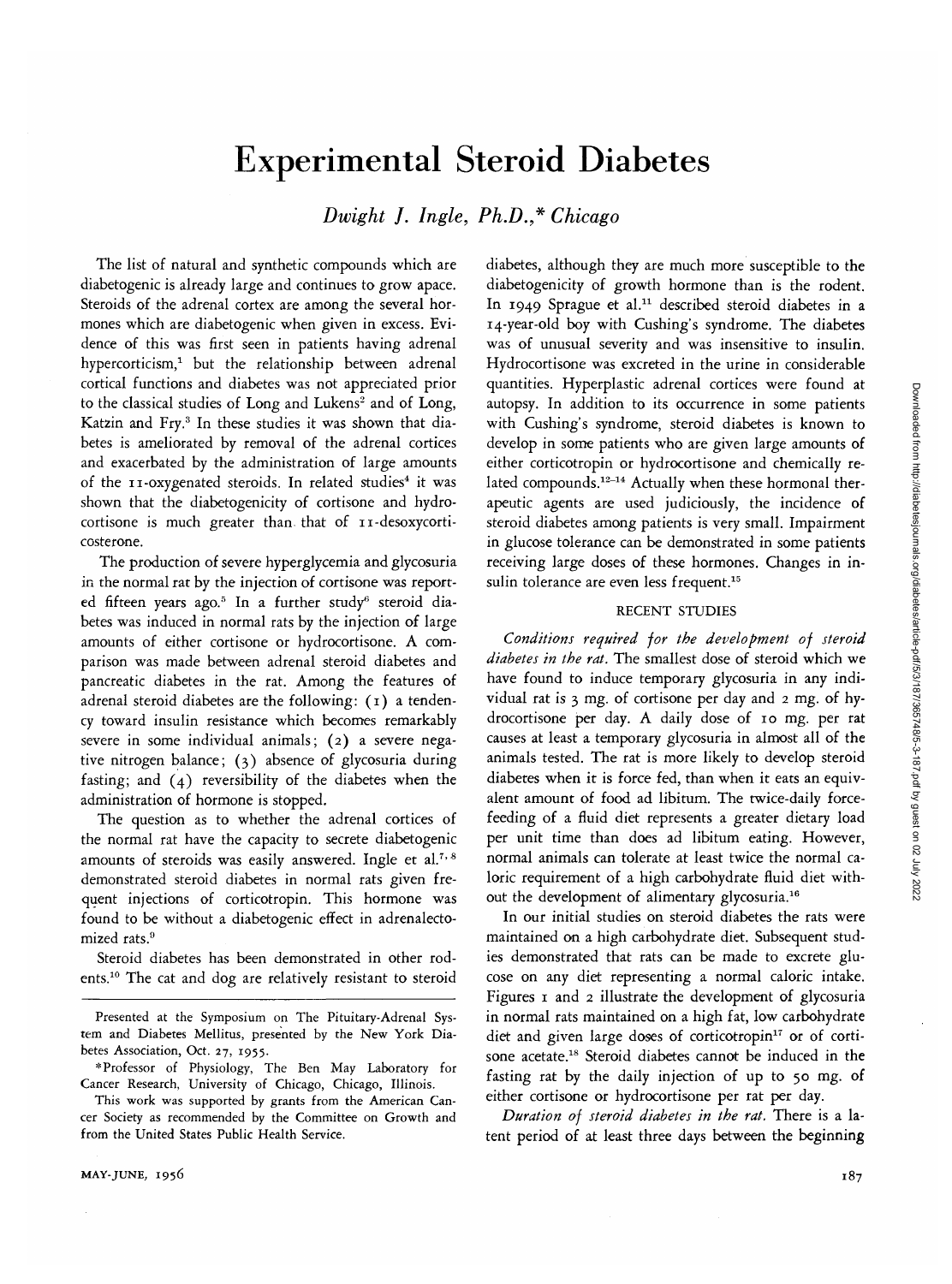





FIG. 2. Normal male rat force-fed a high fat, low carbohydrate diet.<sup>18</sup>

of administration of the steroid and the appearance of glycosuria. In earlier days I came to the possibly incorrect conclusion that steroid diabetes cannot be sustained in the normal rat. It is true that in most rats the diabetes may wax and wane, but with doses of io mg. of cortisone acetate per rat per day we have not seen the glycosuria

Downloaded from http://diabetesjournals.org/diabetes/article-pdf/5/3/187/365748/5-3-187.pdf by guest on 02 July 2022 Downloaded from http://diabetesjournals.org/diabetes/article-pdf/5/3/187/365748/5-3-187.pdf by guest on 02 July 2022

disappear during periods up to six weeks. We have not studied such animals for longer periods due to the development of generalized infections in rats with severe hypercorticism. This complication could probably be prevented by treatment with antibiotics. In the rat the diabetes always disappears when the administration of the steroid is stopped.

*Steroid diabetes in rats given cortisone and diethylstilbestrol.* Estrogens are diabetogenic in the force fed rat. Cortisone and diethylstilbestrol were administered separately and in combination for fourteen days to normal rats which were force fed a medium carbohydrate diet. Doses of these drugs that failed to cause glycosuria when given separately did cause glycosuria when given simultaneously.19 These results are illustrated in figure 3.

In similar experiments Engel et al. have shown additive diabetogenic effects of growth hormone and either corticotropin<sup>30</sup> or cortisone acetate.<sup>31</sup>

*Level of liver glycogen in rats having steroid diabetes.* The results of studies on levels of liver glycogen in animals having either alloxan or pancreatic diabetes have been highly variable. We find a very high level of liver glycogen in rats having steroid diabetes.<sup>25</sup> Male rats force fed a medium carbohydrate diet were injected with cortisone for seven days and the liver excised at the end of a 24-hour fast. The results are shown in figure 4.

*Normalizing effects of adrenal steroids.* Although the fasting "adrenally insufficient" animal is prone to develop hypoglycemia, the tolerance of such animals for carbohydrate can be shown to be less than normal if the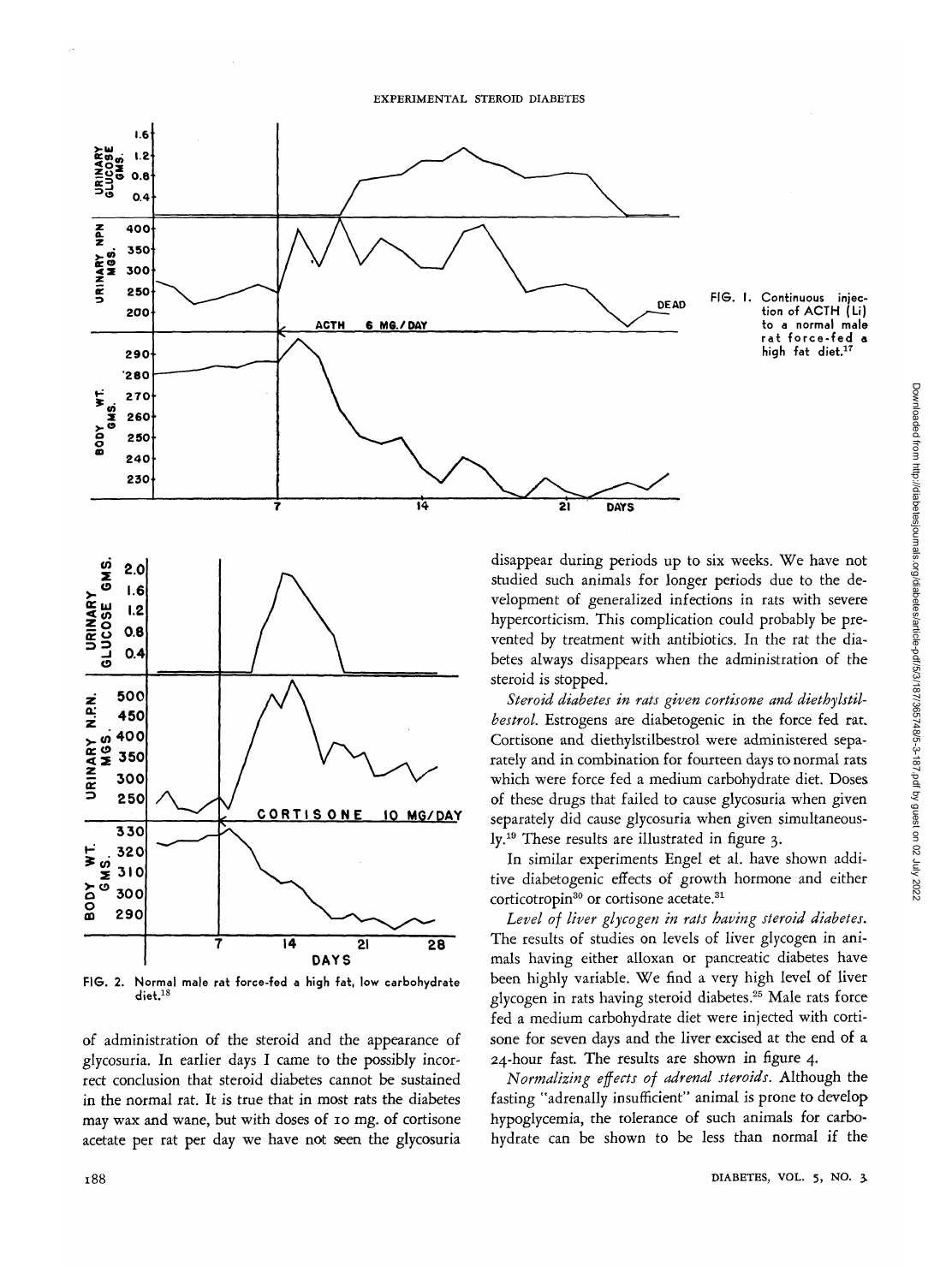stilbestrol and of<br>cortisone acetate cortisone given separately and in combination upon the glycosuria of normal force-fed rats. Averages, 6 to 12 rats per group.19



URINARY GLUCOSE LIVER GLYCOGEN sod **H**<br>**300 2Y**<br>**300 Y**<br>**300 - 400 o g • 200 > (/•) Zi O** 100

20

FIG. 4. Levels of urinary glucose and of liver glycogen as related to the dose of cortisone acetate. Averages, 6 to<br>16 rats per group.<sup>25</sup>

DAILY DDSE CORTISONE ACETATE M6S.

 $\ddot{\mathbf{0}}$ 

ability of the animal to assimilate an abnormally high load of carbohydrate is fully tested.<sup>22, 23</sup> In such cases treatment with adrenal cortical extract or steroid in physiological or normalizing amounts will improve the ability of the animal to adapt to carbohydrate excess. Only states of hypercorticism cause steroid diabetes. De Bodo and associates<sup>24</sup> have shown that the diabetes caused by the administration of growth hormone to hypophysectomized dogs is ameliorated by treatment with normaliz-

6

5

 $\ddot{\phantom{a}}$ 

3

2

URINARY GLUCOSE GMS.

ing doses of adrenal steroids.

*Suppression of experimental diabetes with adrenal steroids.* The prolonged administration of small doses of 11-oxygenated steroids to partially depancreatized rats caused a marked decrease in the number showing glycosuria at the end of six months.<sup>26</sup> This protective action is associated with marked hypertrophy and hyperplasia of the pancreatic islets.

## MECHANISMS OF STEROID DIABETES

Gluconeogenesis. The well-known effect of the IIoxygenated adrenal steroids in stimulating gluconeogenesis from noncarbohydrate sources is an important factor in causing steroid diabetes. Some investigators believe that the accelerated formation of carbohydrate is solely responsible for steroid diabetes. I do not believe that an increase in gluconeogenesis can account for all of the glucose wasted during the diabetic state. Welt et al.<sup>27</sup> gave continuous intravenous infusions of solutions of C14 glucose into anesthetized fasted rats until constant levels of specific activity of urinary glucose were obtained in normal and cortisone-treated rats. From the specific activities of injected and excreted glucose and the known rate of injection, the rate of gluconeogenesis from sources not derived from the infused glucose was calculated. Rats having steroid diabetes induced by cortisone showed an approximately sevenfold increase over normal in the rate of gluconeogenesis. The rate of oxidation of glu-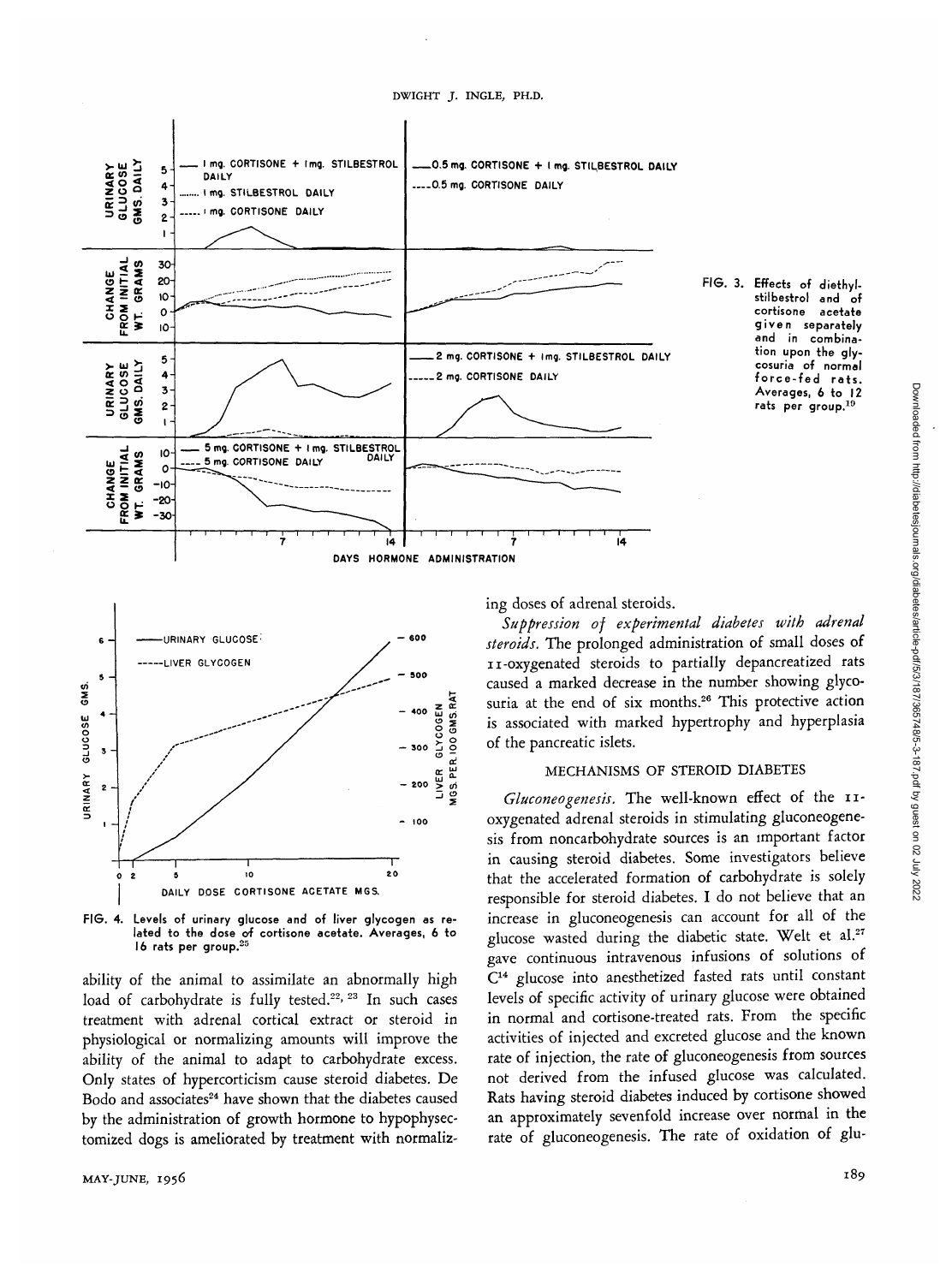cose to carbon dioxide did not appear to be significantly affected by treatment with cortisone. However, just prior to the experiment the magnitude of the glycosuria of the active fed animals represented an average of 262 mg. of glucose per rat per hour which is too great to be accounted for on the basis of the calculated rate of glucose production of 113 to 133 mg. per rat per hour. Values for glucose excretion up to 540 mg. per rat per hour have been observed<sup>6</sup> in steroid diabetic animals fed a high carbohydrate diet. On the basis of simultaneous nitrogen excretion data this degree of glycosuria was too great to be attributed solely to gluconeogenesis from protein. When these data are considered together with the finding that normal active rats can be adapted to utilize as much as 1,000 mg. of glucose per hour, it seems plausible that in the fed active rats having steroid diabetes there is contribution to the glycosuria from impairment in utilization of carbohydrate.

The evidence<sup>27</sup> that the rate of conversion of protein to carbohydrate is greater in steroid diabetes than in alloxan diabetes should be critically re-examined. Our rats having diabetes caused by cortisone were studied after the diabetes had existed for only a few days. They were still well nourished, and nitrogen loss had just reached its peak. The rats treated with alloxan had been diabetic for several weeks and were somewhat protein depleted although still vigorous. It is known that rats with steroid diabetes tend to re-establish nitrogen balance, or at least the rate of nitrogen loss declines. We have unpublished data to show that when the alloxan diabetic rat is treated with insulin until its proteins are repleted there is much greater gluconeogenesis from protein when insulin is withdrawn.

*Inhibition of carbohydrate utilization.* In addition to the failure of the known changes in gluconeogenesis to account for all of the glucose wasted into the urine in steroid diabetes, there are several lines of evidence that the 11-oxygenated steroids inhibit some phase of carbohydrate utilization. The studies of Price et al.<sup>28</sup> have shown that adrenal cortical extract can modify the hexokinase reaction by intensifying the inhibitory effect of anterior pituitary extract upon the action of insulin. An action at this level would not explain all of the effects of adrenal steroids upon carbohydrate metabolism, for these hormones act in the absence of the pituitary hormones and in the absence of insulin. There are other studies contributed to and reviewed by Bacila and Bar- $\frac{1}{2}$  showing that the metabolism of isolated tissues, especially anaerobic glycolysis, is modified by the adrenal steroids.

A decrease in respiratory quotient following the administration of adrenal steroids to patients with Addi-

son's disease<sup>30</sup> may be due to suppression of carbohydrate utilization, but such effects have been infrequently reported. Boutwell and Chang<sup>31</sup> studied the utilization of radioactive glucose in normal and cortisone-treated mice. The amount of glucose utilized by the mice within four to six hours following the injection of cortisone was 65 per cent of normal. The reduction of glucose utilization was attributed to a depression in glucose oxidation as well as to the quantity of glucose lost to other metabolic pools.

Frawley<sup>32</sup> has noted an elevation of pyruvic acid without accompanying changes in glucose tolerance in patients with Cushing's syndrome and in patients receiving prolonged corticotropin or 11-oxygenated therapy.

Since the liver is the prinicipal site of gluconeogenesis we have studied the effect of cortisone, hydrocortisone, and adrenal cortical extract upon the glucose tolerance of the eviscerate rat.<sup>33</sup> Adrenal cortical extract caused a significant elevation of blood glucose above the average value for control animals during a period of 24 hours, but the two steroids were relatively ineffective. When large doses of either cortisone or hydrocortisone are given to the adrenalectomized-eviscerate rat without insulin there is suppression of glucose tolerance.

## **COMMENT**

Steroid diabetes apparently involves both overproduction and under-utilization of carbohydrate. How are these effects related? Is one secondary to the other, or are both effects secondary to a more basic action? There is no apparent reason why acceleration of gluconeogenesis would cause suppression of carbohydrate utilization, although this order of causal relationship cannot be excluded. We<sup>6, 35</sup> have tested the possibility that control of steroid-induced glycosuria by insulin will suppress the accompanying rise in urinary nonprotein nitrogen. The reduction of glycosuria during insulin therapy did not suppress the nitrogen loss. Although very large doses of steroid cause insulin resistance, something more than inhibition of insulin action is involved since the diabetogenicity of these steroids is manifest in the absence of insulin.

Since the secretory activity of the adrenal cortices is increased during severe stress it has been imagined that any severe nonspecific stress should cause exacerbation of a diabetic state. Insofar as this problem has been studied there is little supporting evidence. Some stressors such as aspirin,<sup>36</sup> cold,<sup>37</sup> exercise,<sup>38</sup> and injections of dilute formaldehyde<sup>39</sup> cause a decrease in the glycosuria of diabetic rats. Infections may cause insulin resistance in diabetic patients,40 and ethylenediamine causes exacerbation of the diabetes of partially depancreatized rats.<sup>41</sup> Some of our experiments<sup>42-44</sup> can be interpreted as evidence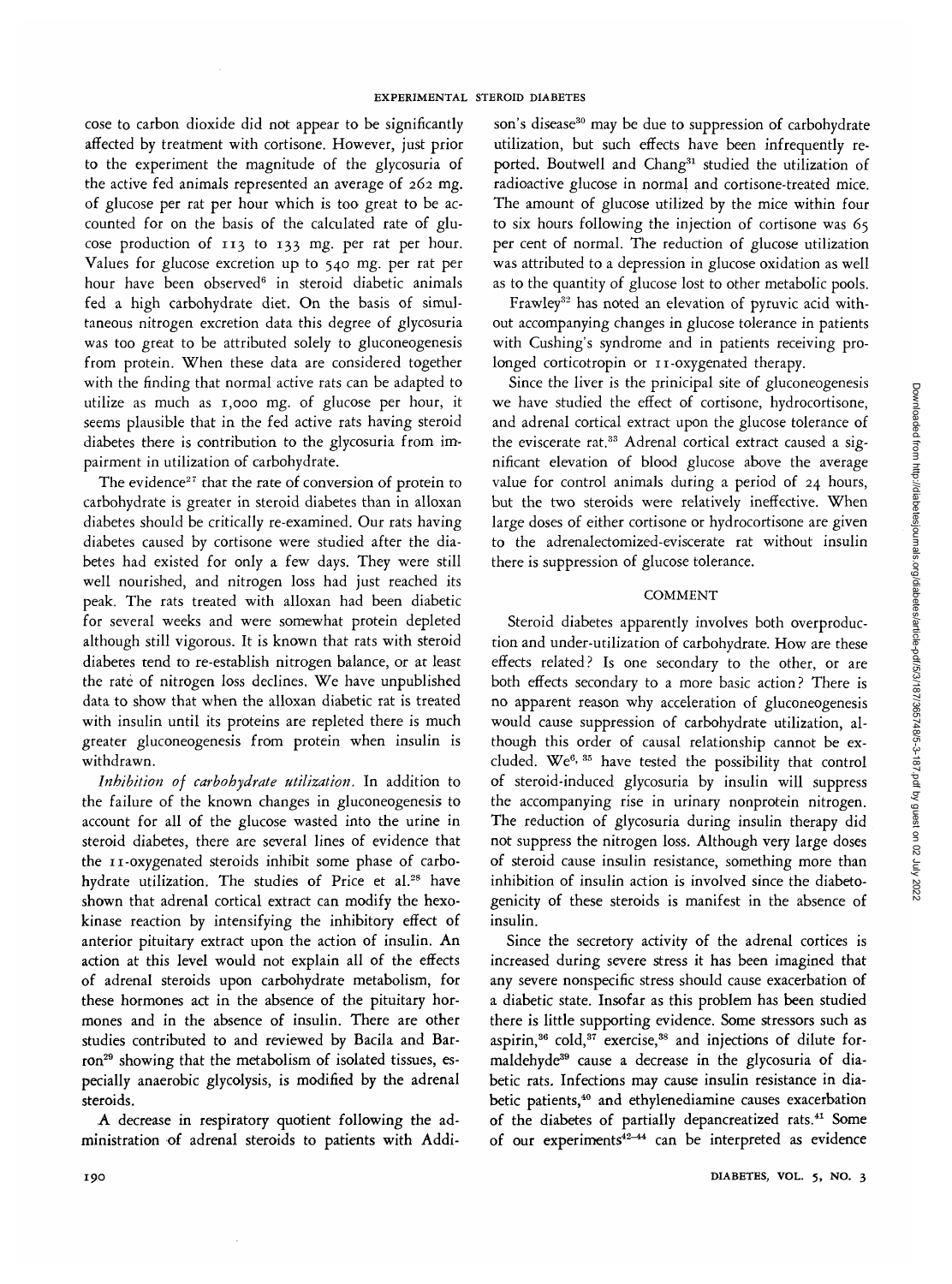that activation of the adrenal cortices during stress serves to meet an increased need for cortical steroids and does not cause hypercorticism.

The question as to whether the steroids of the adrenal cortex play an active etiologic role in diabetes mellitus has not been answered to the satisfaction of all clinical and laboratory investigators in the field. It is my opinion that the question will probably be answered in the negative for the following reasons:  $(1)$  There is little evidence of hypercorticism among patients with diabetes mellitus; (2) steroid diabetes is rare among the large population of patients now treated with larger than physiological doses of adrenal steroids or corticotropin; (3) steroid diabetes does not simulate diabetes mellitus in several important respects; and  $(4)$  steroid diabetes is reversible, i.e., it disappears when treatment with exogenous steroid or corticotropin is withdrawn.

## SUMMARIO IN INTERLINGUA

## *Diabete Steroide Experimental*

Diabete steroide involve apparentemente (1) hyperproduction e (2) hypoutilisation de hydratos de carbon. Que es le relation de iste effectos? Es le un secundari al altere, o es ambes secundari a un action plus fundamental? Nos vide nulle ration proque le acceleration del gluconeogenese causarea un suppression del utilisation de hydratos de carbon, sed il non es possibile excluder categoricamente un tal nexo causal. Nos ha studiate le possibilitate<sup>6, 35</sup> que le controlo insulinic de glycosuria a induction steroide supprime le accompaniante augmento del nonproteinic nitrogeno urinari. Le reduction del glycosuria durante le therapia a insulina non supprimeva le perdita de nitrogeno. Ben que grandissime doses steroide causa un resistentia a insulina, un factor in ultra del inhibition del action de insulina es involvite in iste situation, proque le diabetogenicitate de iste steroides es manifeste in le absentia de insulina.

Proque le activitate secretori del cortices adrenal es augmentate sub conditiones de sever stress, on ha speculate que omne nonspecific stress deberea causar un exacerbation del stato diabetic. In tanto que iste problema ha essite studiate, il non existe multe datos a supportar ille speculation. Certe stressantes—per exemplo aspirina,<sup>36</sup> rheuma,<sup>37</sup> exercitio,<sup>38</sup> e injectiones de dilutiones de formaldehydo—causa un reduction del glycosuria de rattos diabetic. Infectiones pote causar resistentia a insulina in patientes diabetic,<sup>40</sup> e ethylenediamina causa un exacerbation del diabete de partialmente pancreatectomisate rattos.<sup>41</sup> Certes inter nostre experimentos<sup>42-44</sup> pote esser interpretate como prova que le activation del cortices adrenal sub conditiones de stress servi a satisfacer le augmentate requirimentos de steroides cortical e non

produce hypercorticismo.

Le question de saper si le steroides del cortice adrenal ha un active rolo etiologic in diabete mellite ha non ancora recipite un responsa que satisface omne le investigatores clinic e laboratorial in le campo. In mi opinion il es probabile que le responsa va esser negative. Mi rationes es le sequentes: (1) II non ha multe datos indicante le presentia de hypercorticismo in patientes con diabete mellite. (2) Diabete steroide es rar inter le numerose patientes qui es hodie tractate con doses plus que physiologic de steroides adrenal o de corticotropina. (3) Diabete steroide non Simula diabete mellite in certe aspectos importante. E  $(4)$  diabete steroide es reversibile, i.e., illo dispare quando le tractamento con steroide exogene o con corticotropina es supprimite.

#### REFERENCES

<sup>1</sup> Cushing, H.: The basophil adenomas of the pituitary body and their clinical manifestations (pituitary basophilism). Bull. Johns Hopkins Hosp. 50:137-95, 1932.

<sup>2</sup> Long, C. N. H., and Lukens, F. D. W.: The effects of adrenalectomy and hypophysectomy upon experimental diabetes in the cat. J. Exper. Med. 63:465-90, 1936.

<sup>3</sup> Long, C. N. H., Katzin, B., and Fry, E. G.: The adrenal cortex and carbohydrate metabolism. Endocrinology 26:309-44, 1940.

4 Ingle, D. J.: Diabetogenic effect of some cortin-like compounds. 'Proc. Soc. Exper. Biol. & Med. 44:176-77, 1940.

<sup>5</sup> Ingle, D. J.: The production of glycosuria in the normal rat by means of 17-hydroxy-11-dehydrocorticosterone. Endocrinology 29:649-52, 1941. <sup>6</sup>

<sup>6</sup> Ingle, D. J., Sheppard, R., Evans, J. S., and Kuizenga, M. H.: A comparison of adrenal steroid diabetes and pancreatic diabetes in the rat. Endocrinology 37:341-56, 1945.

 Ingle, D. J., Winter, H. A., Li, C.H., and Evans, H. M.: Production of glycosuria in normal rats by means of adrenocorticotrophic hormone. Science 101:671-72, 1945.

<sup>8</sup> Ingle, D. J., Li, C. H., and Evans, H. M.: The effect of adrenocorticotrophic hormone on the urinary excretion of sodium, chloride, potassium, nitrogen and glucose in normal rats. Endocrinology 39:32-42, 1946.

<sup>9</sup> Ingle, D. J., Prestrud, M. C., and Li, C. H.: A further study of the essentiality of the adrenal cortex in mediating the metabolic effects of adrenocorticotrophic hormone. Endocrinology 43:202-07, 1948.

10 Hausberger, F. X., and Ramsay, A. J.: Steroid diabetes in guinea pigs. Endocrinology 53:423-35, 1953.

<sup>11</sup> Sprague, R. G., Hayles, A. B., Power, M. H., Mason, H. L., and Bennett, W. A.: "Steroid diabetes" associated with Cushing's syndrome and isolation of 17-hydroxycorticosterone (compound F) from urine: report of case with metabolic studies. Proc. Am. Diabetes A. 9:137-40, 1949.

12 Conn, J. W., Louis, L.H., and Johnston, M. W.: Studies upon mechanisms involved in the induction with adrenocorticotropic hormone of temporary diabetes mellitus in man. Proc. Am. Diabetes A. 8:213-39, 1948.

13 Bookman, J. J., Drachman, S. R., Schaefer, L. E., and Adlersberg, D.: Steroid diabetes in man. The development of Downloaded from http://diabetesjournals.org/diabetes/article-pdf/5/3/187/365748/5-3-187.pdf by guest on 02 July 2022 Downloaded from http://diabetesjournals.org/diabetes/article-pdf/5/3/187/365748/5-3-187.pdf by guest on 02 July 2022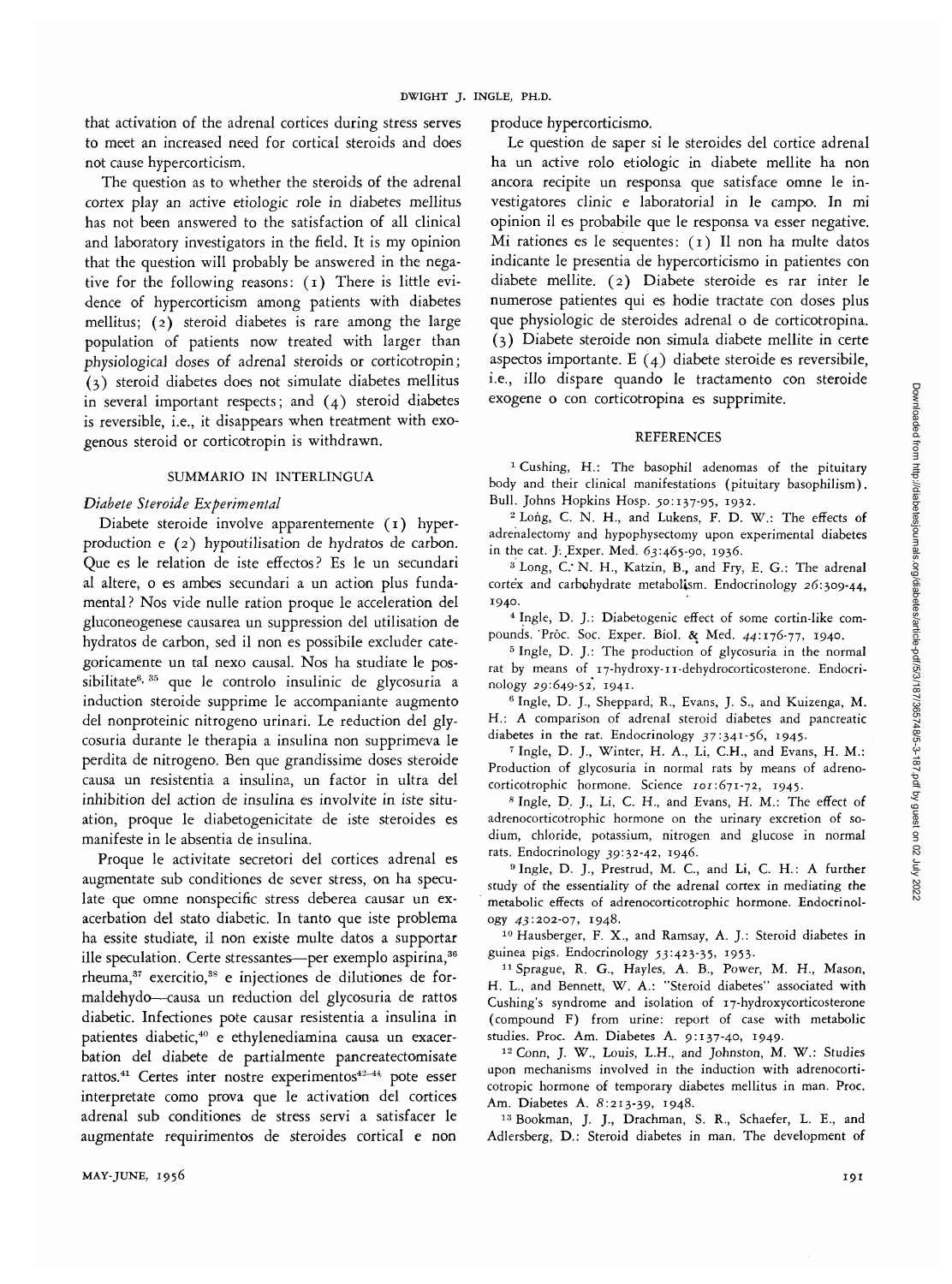diabetes during treatment with cortisone and corticotropin.

**Diabetes 2:100-11, 1953.** 14Bunim, J. J., Kaltman, A. J., and McEwen, C: Diabetogenic effect of cortisone and ACTH in a non-diabetic patient with rheumatoid arthritis. Am. J. Med. 12:125-34, **1952.**

15 Kupperman, H. S., Persky, M., Linsk, J., Isaacs, M., and Rosenbluth, M.: The paradoxical effect of intravenous hydrocortisone upon carbohydrate metabolism. Ann. New York Acad. Sciences 61:494-501, 1955.

16 Ingle, D. J.: The production of alimentary glycosuria by forced feeding in the rat. Endocrinology 39:43-51, 1946.

<sup>17</sup> Ingle, D. J., Prestrud, M. C., and Li, C. H.: Effects of administering adrenocorticotrophic hormone by continuous injection to rats. Am. J. Physiol.  $166:165-70$ , 1951.

18 Ingle, D. J., Prestrud, M. C, and Nezamis, J. E.: Effects of administering large doses of cortisone acetate to normal rats. Am. J. Physiol. 166:171-75, 1951.

19 Ingle, D. J.: Effects of administering cortisone acetate and diethylstilbestrol to normal force-fed rats. Am. J. Physiol. 172:

115-17, 1953.<br><sup>20</sup> Engel, F. L., Viau, A., Coggins, W., and Lynn, W. S., Jr.: Diabetogenic effect of growth hormone in the intact forcefed adrenocorticotrophin treated rat. Endocrinology ^0:100-14, 1952.

2 1 Bogdonoff, M. D., Scherr, E. H., Lister, L., Owen, J. A., Jr., and Engel, F. L.: A method for the study of the diabetogenic activity of pituitary growth hormone preparations in the rat. Endocrinology 57:272-85, 1955.

22 Ingle, D. J., and Nezamis, J. E.: Effect of adrenalectomy upon the tolerance of the eviscerated rat for intravenously administered glucose. Am. J. Physiol. 752:598-602, 1948.

23 Ingle, D. J., and Nezamis, J. E.: The work performance of adrenalectomized rats given continuous intravenous infusions of glucose. Endocrinology 43:261-71, 1948.

24 de Bodo, R. C, Sinkoff, M. W., Kiang, S. P., Den, H.: Prevention of growth hormone-induced diabetes in hypophysectomized dogs by adrenocortical steroids. Proc. Soc. Exper. Biol. & Med. 81:425-30, 1952.

<sup>25</sup> Ingle, D. J., Meeks, R. C., and Beary, D. F.: Timeresponse effect of cortisone upon liver glycogen in the rat. Proc. Soc. Exper. Biol. & Med. 84:239-40, 1953.

26 Houssay, B. A., Rodriguez, R. R., and Cardeza, A. F.: Prevention of experimental diabetes with adrenal steroids. Endocrinology 54:550-52, 1954.

27 Welt, I. D., Stetten, D., Jr., Ingle, D. J., and Morley, E. H.: Effect of cortisone upon rates of glucose production and oxidation in the rat. J. Biol. Chem. 197:57-66, 1952.

28 Price, W . H., Cori, C. F., and Colowick, S. P.: The effect of anterior pituitary extract and of insulin on the hexokinase reaction. J. Biol. Chem. 160:633-34, 1945.

<sup>29</sup> Bacila, M., and Barron, E. S. G.: The effect of adrenal cortical hormones on the anaerobic glycolysis and hexokinase activity. Endocrinology 54:591-603, 1954.

30 Thorn, G. W., and Forsham, P. H.: Metabolic changes in man following adrenal and pituitary hormone administration. Recent Progress in Hormone Research 4:229-88, 1949.

31 Boutwell, F. K., and Chiang, R.: The acute effect of cortisone treatment on the utilization of glucose by the mouse. Arch. Biochem. and Biophysics 50:461-72, 1954.

32 Frawley, T. F.: The role of the adrenal cortex in glucose and pyruvic acid metabolism in man including the use of intravenous hydrocortisone in acute hypoglycemia. Ann. New York Acad. Sciences 61:464-93, 1955.

<sup>33</sup> Ingle, D. J., Nezamis, J. E., and Humphrey, L. M.: Effect of adrenal cortical extract and steroids upon glucose tolerance of eviscerated rats. Proc. Soc. Exper. Biol. & Med. 84:45-47, 1953.

<sup>34</sup> Bondy, P. K., Ingle, D. J., and Meeks, R. C.: Influence of adrenal cortical hormones upon the level of plasma amino acids in eviscerate rats. Endocrinology 5:354-60, 1954.

35 Gertler, P. E.: Unpublished data.

36 Ingle, D. J.: Effect of aspirin upon glycosuria of the partially depancreatized rat. Proc. Soc. Exper. Biol. & Med. 75:673-74, 1950.

<sup>37</sup> Ingle, D. J., Meeks, R. C., Humphrey, L. M.: Effects of environment on diabetes. Diabetes 2:122-24, 1953.

<sup>38</sup> Ingle, D. J.: Some studies on experimental diabetes. Journal Lancet 73:470-78, 1953.

39 Ingle, D. J.: The effect of a stress upon the glycosuria of partially depancreatized force-fed rats. Endocrinology *46:* 67-71, 1950.

<sup>40</sup> Smelo, L. S.: Insulin resistance. Proc. Am. Diabetes A. 8:75-111, 1948.

4 1 Ingle, D. J., Beary, D. F., and Purmalis, A.: Effect of ethylenediamine upon glycosuria of the partially depancreatized rat. Proc. Soc. Exper. Biol. & Med. 87:3-4, 1952.

<sup>42</sup> Ingle, D. J.: The relationship of the diabetogenic effect of diethylstilbestrol to the adrenal cortex in the rat. Amer. J. Physiol. 138:577-82, 1943.

4 3 Ingle, D. J., and Nezamis, J. E.: Effect of stress upon glycosuria of force-fed depancreatized and of adrenalectomizeddepancreatized rats. Amer. J. Physiol. 762:1-4, 1950.

44 Ingle, D. U., Beary, D. F., and Purmalis, A.: Relationship of the adrenal glands to the diabetogenic effect of ethylenediamine in the partially depancreatized rat. Endocrinology 53:30-36, 1953-

#### DISCUSSION

JOSEPH W. JAILER, M.D., *(New York)* : Dr. Ingle will be the first to admit that we must not blindly fall into the trap of transferring data obtained in one species to another. I should like to discuss superficially, at least, what is known of the role of adrenal steroids in diabetes mellitus in man. The steroids which have been commonly used, of course, have been cortisone, hydrocortisone, and prednisone.

We do know, for example, that diabetes exists in hyperadrenalism and that 85 per cent of patients with Cushing's syndrome have at least decreased glucose tolerance. However, only about 25 per cent of patients with Cushing's syndrome have overt diabetes. When these patients are treated, the glucose tolerance may revert to normal in some cases but not in others, and those patients with overt diabetes, who may need some steroid replacement therapy, still may require insulin. Of course, the insulin requirement is greatly decreased. Consequently, one may readily conclude that the steroids play an important role in the diabetes of Cushing's syndrome.